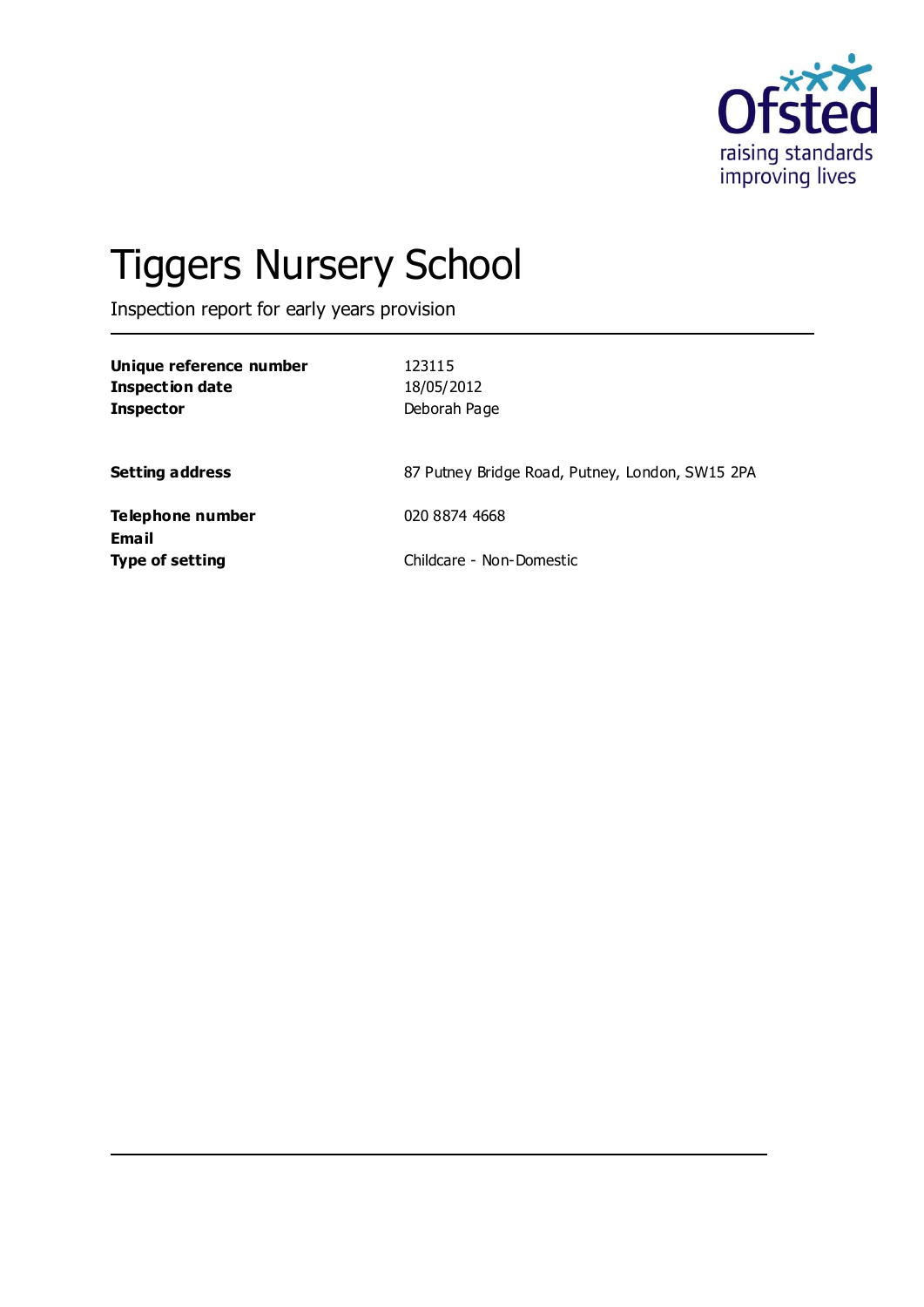The Office for Standards in Education, Children's Services and Skills (Ofsted) regulates and inspects to achieve excellence in the care of children and young people, and in education and skills for learners of all ages. It regulates and inspects childcare and children's social care, and inspects the Children and Family Court Advisory Support Service (Cafcass), schools, colleges, initial teacher training, work-based learning and skills training, adult and community learning, and education and training in prisons and other secure establishments. It assesses council children's services, and inspects services for looked after children, safeguarding and child protection.

If you would like a copy of this document in a different format, such as large print or Braille, please telephone 0300 123 1231, or email enquiries@ofsted.gov.uk.

You may copy all or parts of this document for non-commercial educational purposes, as long as you give details of the source and date of publication and do not alter the information in any way.

T: 0300 123 1231 Textphone: 0161 618 8524 E: enquiries@ofsted.gov.uk W: [www.ofsted.gov.uk](http://www.ofsted.gov.uk/)

© Crown copyright 2012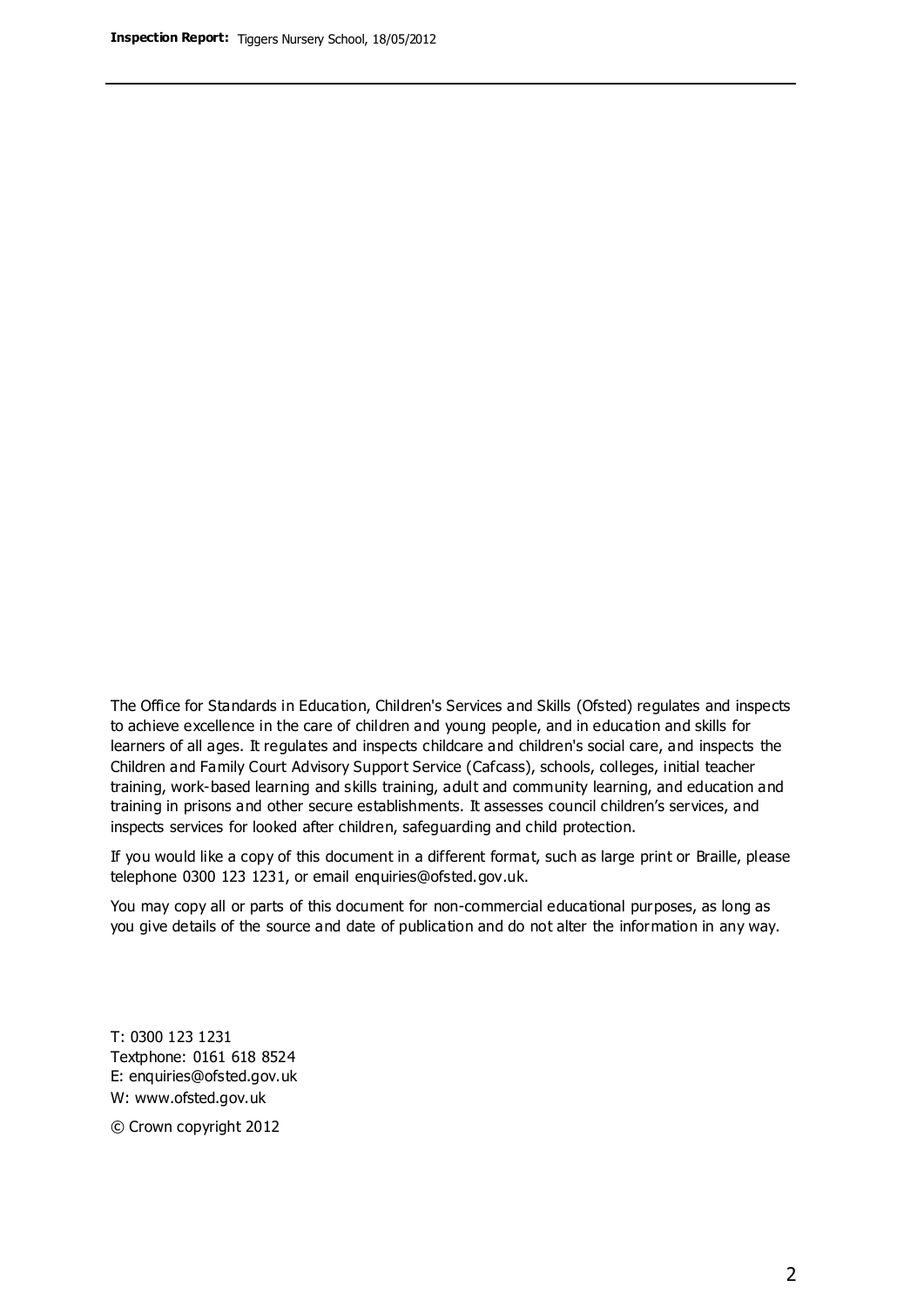## **Introduction**

This inspection was carried out by Ofsted under Sections 49 and 50 of the Childcare Act 2006 on the quality and standards of the registered early years provision. 'Early years provision' refers to provision regulated by Ofsted for children from birth to 31 August following their fifth birthday (the early years age group). The registered person must ensure that this provision complies with the statutory framework for children's learning, development and welfare, known as the *Early* Years Foundation Stage.

The provider must provide a copy of this report to all parents with children at the setting where reasonably practicable. The provider must provide a copy of the report to any other person who asks for one, but may charge a fee for this service (The Childcare (Inspection) Regulations 2008 regulations 9 and 10).

The setting also makes provision for children older than the early years age group which is registered on the voluntary and/or compulsory part(s) of the Childcare Register. This report does not include an evaluation of that provision, but a comment about compliance with the requirements of the Childcare Register is included in Annex B.

Please see our website for more information about each childcare provider. We publish inspection reports, conditions of registration and details of complaints we receive where we or the provider take action to meet the requirements of registration.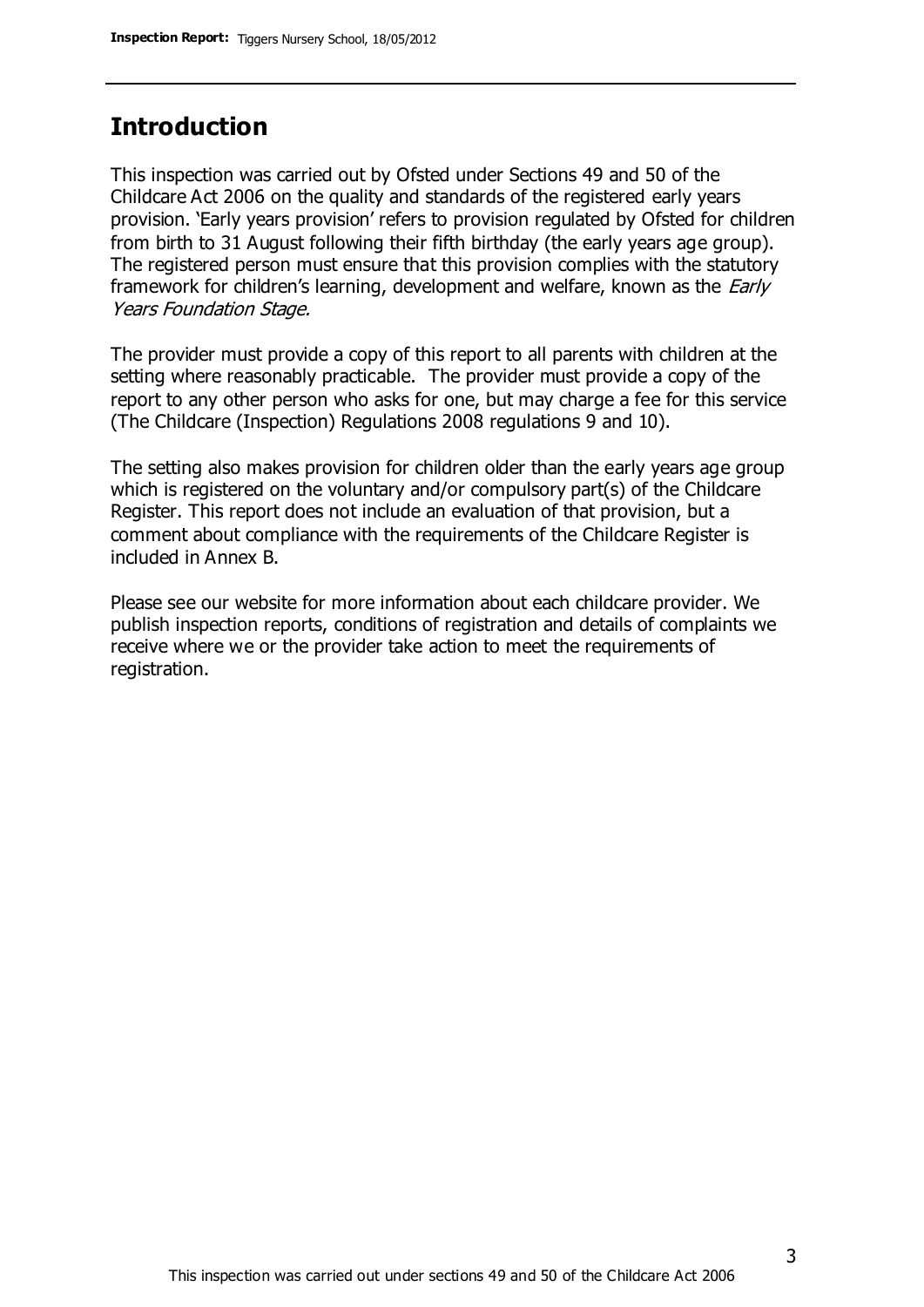# **Description of the setting**

Tiggers Nursery is privately owned and opened in 1996. It operates from the ground floor and basement of a large terraced house situated in Putney, which consists of four play rooms, plus toilet facilities, storage and an office. Kitchen, laundry and staff facilities are available on the first floor accommodation occupied by the owner's family. The nursery is registered on both the Early Years Register and the compulsory and voluntary parts of the Childcare Register. A maximum of 40 children may attend the nursery at any one time, all may be in the early years age group. There are currently 76 children on roll in the early years age group. The nursery receives funding for the provision of free early education for children aged three and four years old. The nursery caters for children who speak English as an additional language. The nursery is open each weekday from 9.00am to 12.00pm and 12.45pm to 15.15pm, except on Fridays when it is open from 9.00am to 12.00pm, term time only. Older children can stay all day, from Monday to Thursday, with a packed lunch. The nursery uses the park opposite for supervised outdoor play and has its own enclosed small garden. It serves the local community. The nursery employs 12 members of staff. Of these, eight, including the manager hold level 3 early years qualifications and one is working towards a qualification. The setting receives support and advice from the local authority.

## **The overall effectiveness of the early years provision**

Overall the quality of the provision is good.

Children are welcomed into a child-orientated, friendly and caring environment. They enjoy a wide range of stimulating play opportunities which overall, help them to make good progress in their learning and development. Excellent partnerships with parents enable staff to fully support children's individual needs. There are secure links with schools to support a smooth transition. Staff promote children's health and well-being well. They display a commitment to continuous improvement by further extending their own skills and fully addressing previous recommendations.

# **What steps need to be taken to improve provision further?**

To further improve the early years provision the registered person should:

give time and space for children to concentrate on activities and experiences; meeting their differing learning needs in group activities.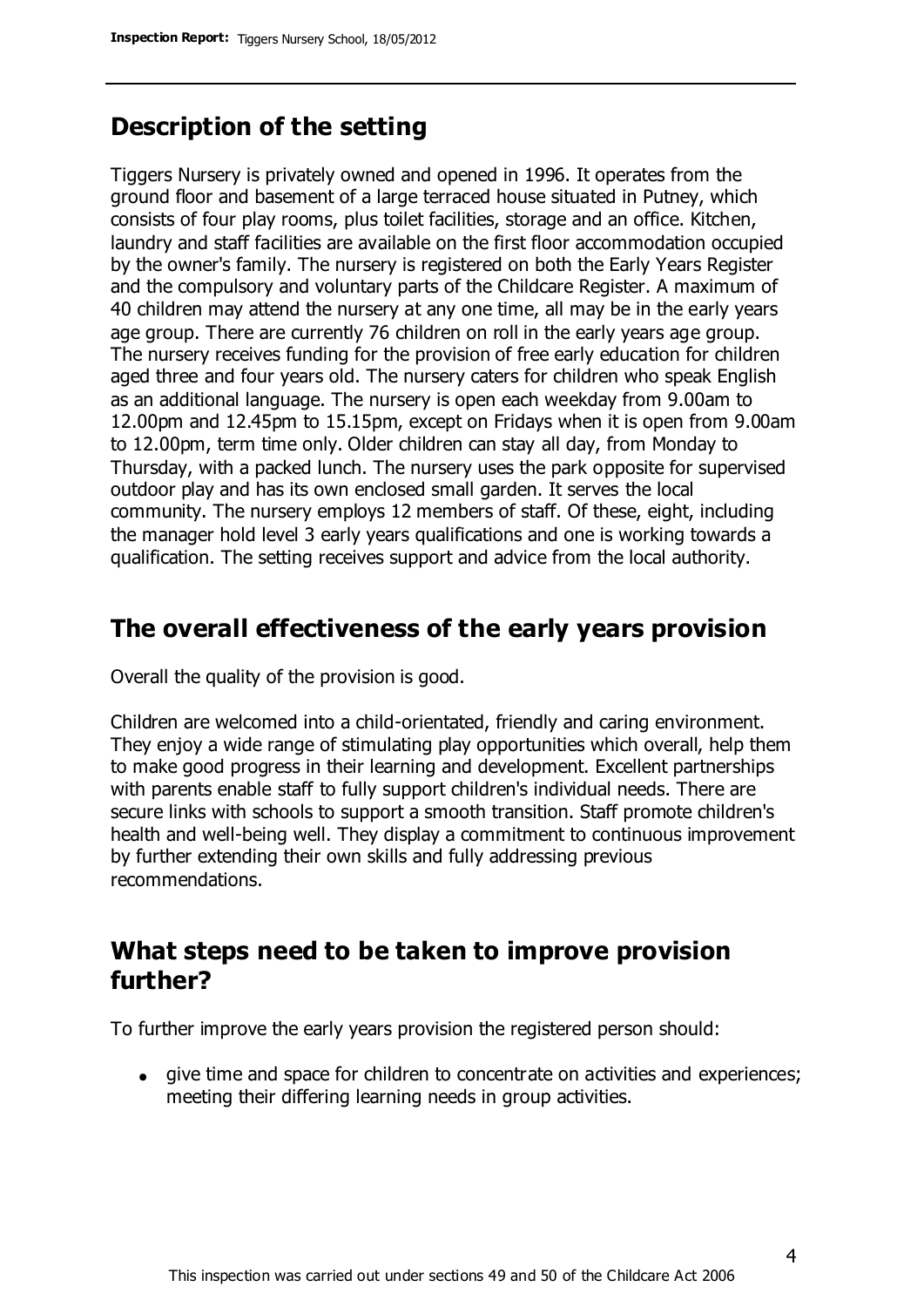# **The effectiveness of leadership and management of the early years provision**

Staff demonstrate a good knowledge and understanding of safeguarding children. They are confident about what to do if they are concerned about a child's welfare. Effective recruitment procedures enable management to assess staff suitability. Staff carry out regular risk assessments which enable staff to keep children safe on the premises and on outings. All staff are vigilant as they support children in crossing the road on route to the park for a variety of activities. All required documentation is in place meeting the children's health, safety and general wellbeing requirements.

Management value the individual skills of staff. Staff are committed to improving outcomes for children. They actively seek views from parents and their comments and suggestions are valued, as well as those from the local authority. Systems to monitor and evaluate the provision are effective. They include management observing and assessing staff's daily practice and giving them feedback on their strengths and areas for development.

Staff use the space and resources effectively to meet the needs of children. This includes labelling the accessible storage of equipment. Children take it in turns to move freely into the outdoor area where learning opportunities include using watering cans to water the nasturtiums planted in boots and threading ribbons on a wicker frame.

Staff support children's understanding of diversity well as they discuss similarities and differences during activities. Children have positive images of different abilities as they talk about the Olympics and Paralympics games. There are displays of different athletes that they can talk about, such as why some are in wheelchairs. Children learning English as an additional language are supported as staff use familiar key words and phrases. Photo and picture displays of children's families contribute to children's sense of belonging.

Partnerships with parents are extremely successful. Parents provide valuable information when their child first start at the setting to enable staff to meet children's individual needs. Staff implement highly effective systems to support families and keep parents involved in their children's learning. Staff provide mobile display boards of information for parents when collecting their children detailing the day's activities. Parents comment that they very much enjoy being invited to take part in activities such as celebrating and talking to the children about special festivals. They receive information in numerous ways including via emails and the nursery website. Parents state they appreciate the information received about different daily activities which gives them a great talking point with their children. They are also encouraged to reinforce children's learning at home such as through reading books together. Staff develop good systems to share information with other professionals including children who have transferred to school.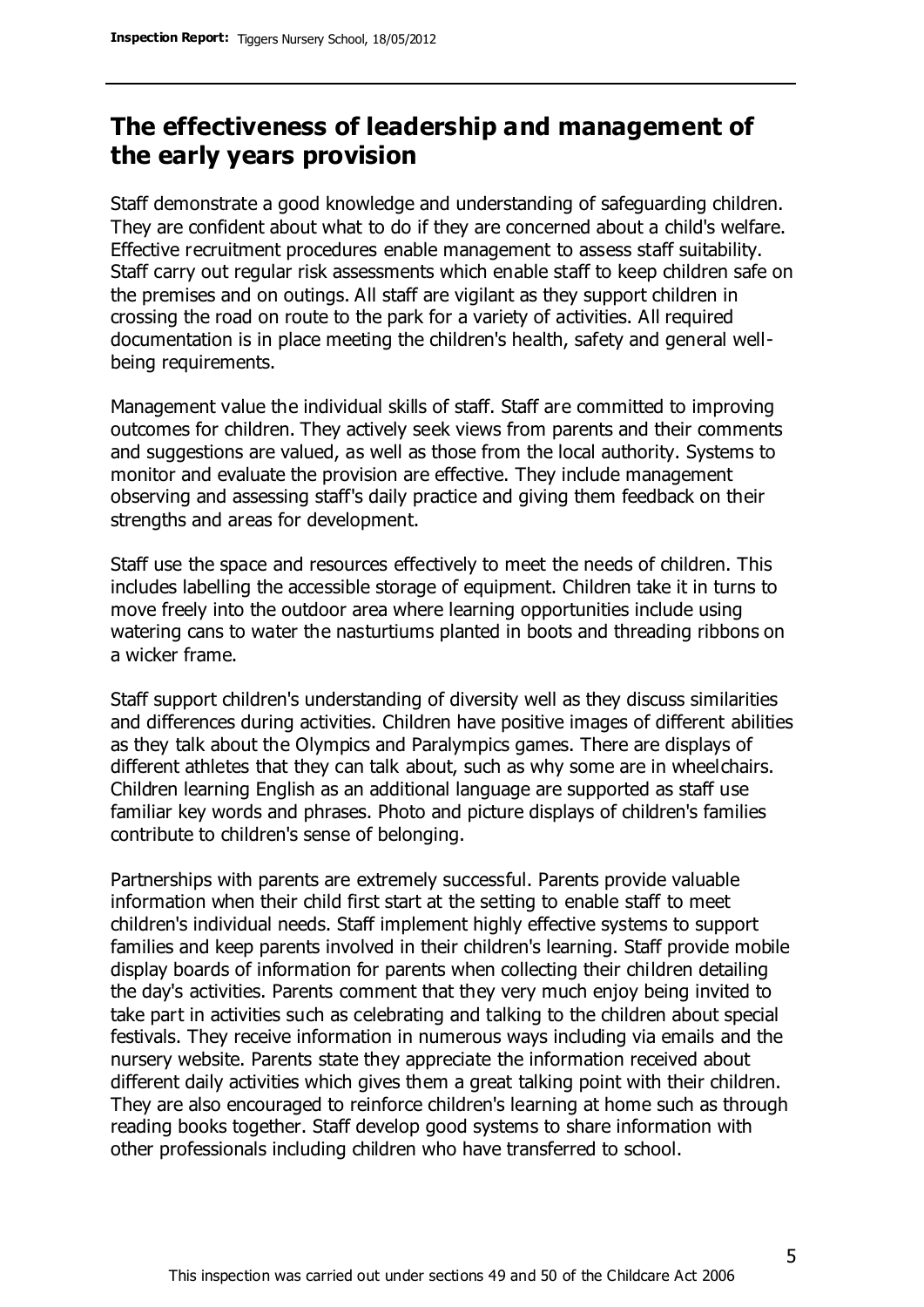# **The quality and standards of the early years provision and outcomes for children**

All children happily arrive at the nursery eager to choose from the variety of activities. Less confident children are happy to give staff their comforters as they settle at activities. Staff engage with children with genuine interest and enthusiasm as some children are keen to see how the new born chicks are developing. Other children independently select their chosen activity. A larger group of children enjoy playing with a variety of equipment in the water play. However, occasionally children's differing learning needs in group activities are not fully met.

Children talk to staff about the different colours and size of towers they are building out of blocks and confidently count up to fourteen. Children concentrate well matching shapes on a picture of a snail. A child helps another in matching a round shape and they talk to staff about other shapes such as a rectangle. Children wait eagerly for their turn to cut out a chick shape in the biscuit dough. However, some children have insufficient time and space to fully explore the activity. There are regular opportunities for children to practice their mark making skills including making shapes in trays of shaving foam as well as writing in notepads, and using chalks and easels. Children have easy access to a variety of books in a cosy book area and during planned activities such as talking about the life cycle of a chick. Children enjoy imitating a chick breaking out of a shell during role play activities. They are developing their knowledge and understanding of the world as they talk about why the eggs are kept in an incubator. Children enjoy the freedom to move between indoors and outdoors. They enjoy pouring water and rolling balls down a tube. Children take time finding the correct size of ball, which supports their problem solving skills. All children have opportunities to get fresh air and exercise including yoga. Regular outings to the park include climbing on the apparatus as well as running, blowing bubbles and taking part in group activities with a parachute. Some children enjoy searching for bugs with magnifying sheets in between logs and compost. They are excited and show others the worms they find for the chicks. All these experiences mean children develop good skills for their future learning.

Children's behaviour is good for their age and stage of development. They are considerate towards each other during activities when they help each other during a shape game. Children are cooperative as activities change and they are happy to line up ready to move around the premises. They share and take turns when making biscuits showing respect for others.

Staff demonstrate a secure understanding of the Early Years Foundation Stage. They complete observations and assessments and use these to plan the next steps in children's learning. Staff use children's interests such as the London tube line to plan activities such as travelling to the Olympic Games. Staff have recently reviewed assessment systems. All staff are working towards making sure all children make good progress in all areas of their development and learning. Staff regularly ask children about their current favourite activities to include in the planning of activities.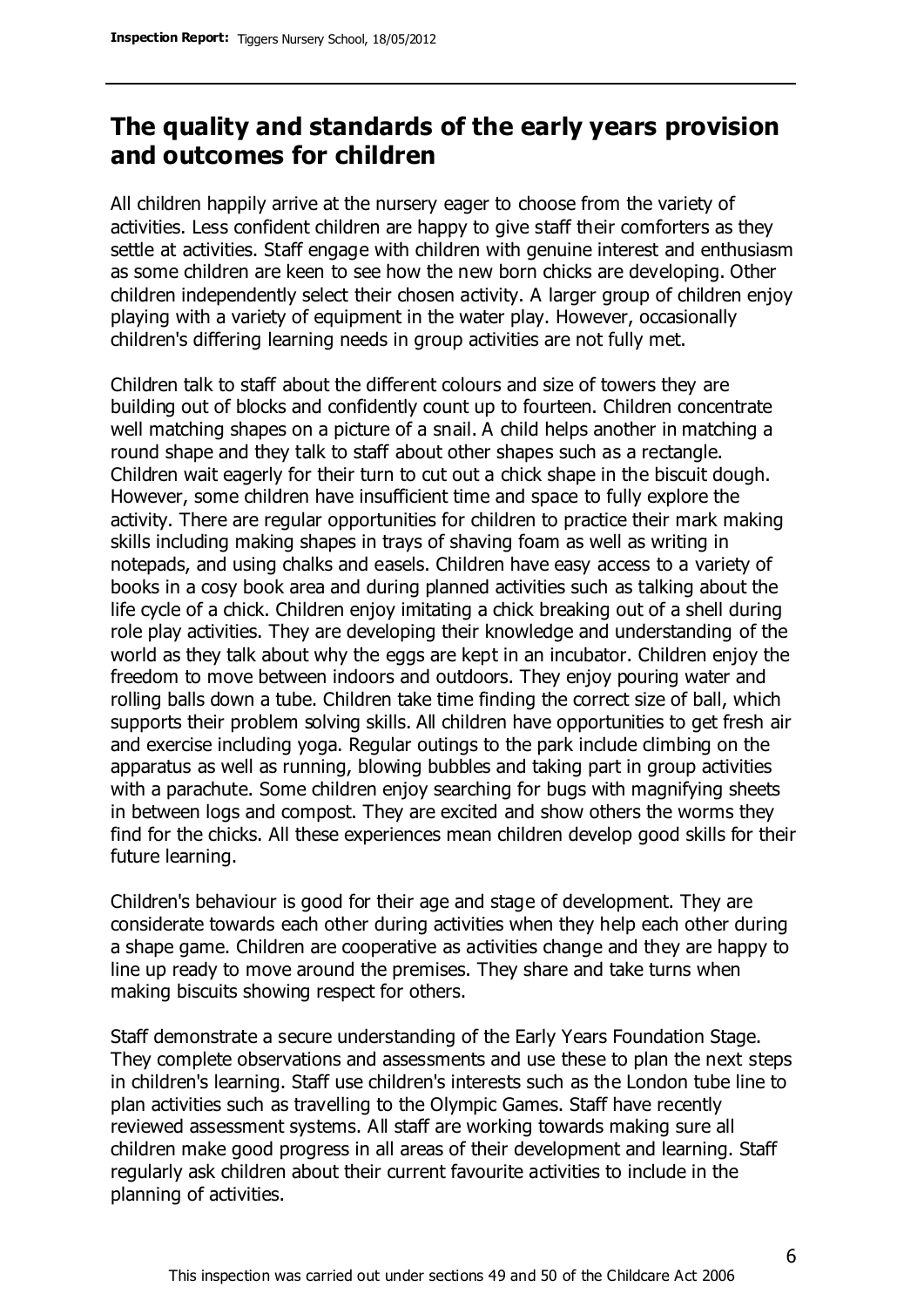Children follow good hygiene practices including washing their hands with liquid soap and paper towels before cooking, after using the toilet as well as after handling the chicks. Less confident children have gentle reminders including pictorial signs displayed in the toilet area. Children take it in turns to help prepare a nutritious snack, which includes a choice of fresh fruit, to support their independence skills. They are learning to safely use tools as they prepare fruit for snack time. Children learn about staying safe as they help assess play areas. They take part in regular evacuation procedures so they are confident in what to do if there is an emergency.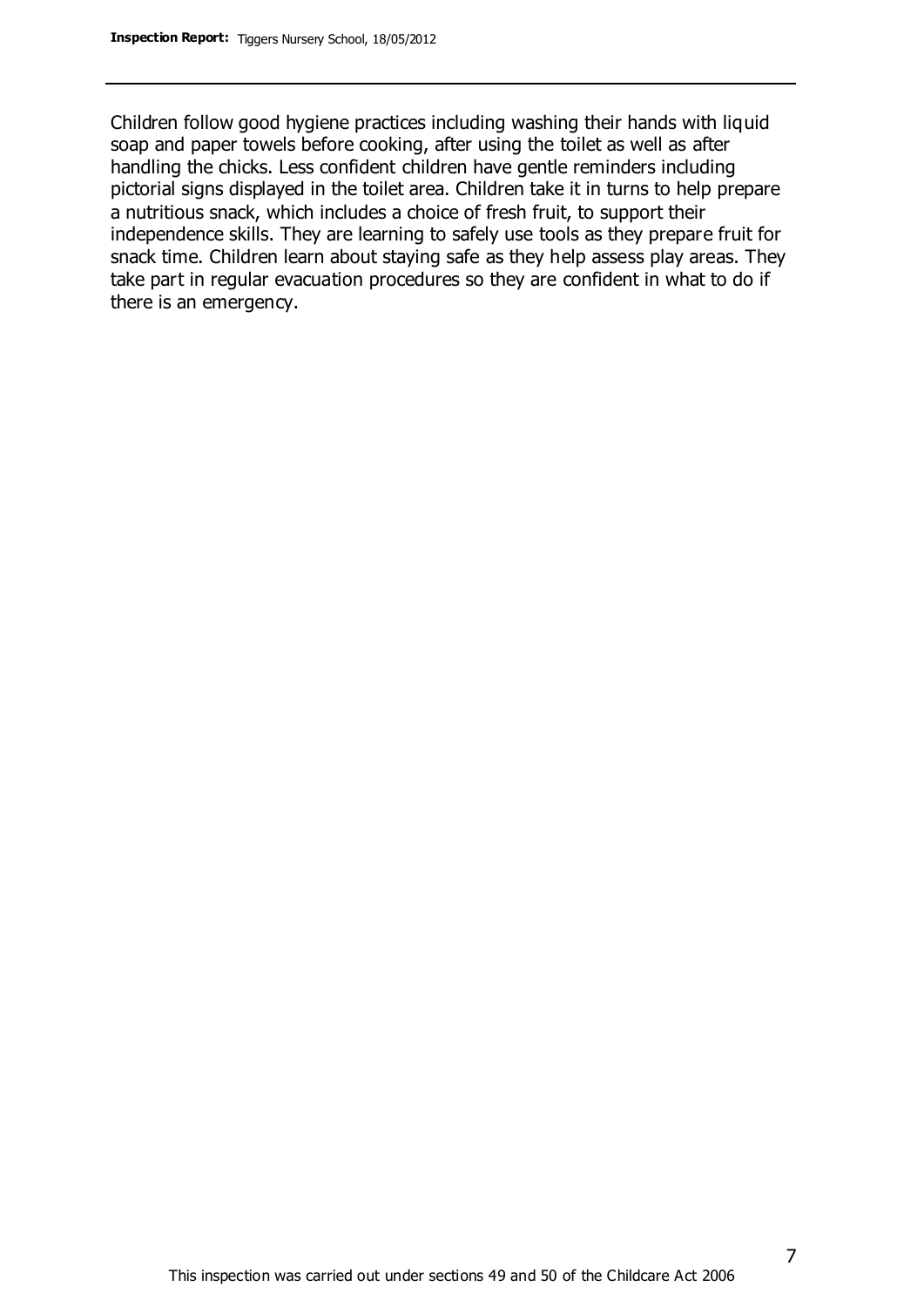# **Annex A: record of inspection judgements**

#### **The key inspection judgements and what they mean**

Grade 1 is Outstanding: this aspect of the provision is of exceptionally high quality Grade 2 is Good: this aspect of the provision is strong Grade 3 is Satisfactory: this aspect of the provision is sound Grade 4 is Inadequate: this aspect of the provision is not good enough

### **The overall effectiveness of the early years provision**

| How well does the setting meet the needs of the      |  |
|------------------------------------------------------|--|
| children in the Early Years Foundation Stage?        |  |
| The capacity of the provision to maintain continuous |  |
| improvement                                          |  |

### **The effectiveness of leadership and management of the early years provision**

| The effectiveness of leadership and management of the             |  |
|-------------------------------------------------------------------|--|
| <b>Early Years Foundation Stage</b>                               |  |
| The effectiveness of leadership and management in embedding       |  |
| ambition and driving improvement                                  |  |
| The effectiveness with which the setting deploys resources        |  |
| The effectiveness with which the setting promotes equality and    |  |
| diversity                                                         |  |
| The effectiveness of safeguarding                                 |  |
| The effectiveness of the setting's self-evaluation, including the |  |
| steps taken to promote improvement                                |  |
| The effectiveness of partnerships                                 |  |
| The effectiveness of the setting's engagement with parents and    |  |
| carers                                                            |  |

## **The quality of the provision in the Early Years Foundation Stage**

The quality of the provision in the Early Years Foundation Stage  $\vert$  2

## **Outcomes for children in the Early Years Foundation Stage**

| <b>Outcomes for children in the Early Years Foundation</b>    |  |
|---------------------------------------------------------------|--|
| <b>Stage</b>                                                  |  |
| The extent to which children achieve and enjoy their learning |  |
| The extent to which children feel safe                        |  |
| The extent to which children adopt healthy lifestyles         |  |
| The extent to which children make a positive contribution     |  |
| The extent to which children develop skills for the future    |  |

Any complaints about the inspection or report should be made following the procedures set out in the guidance available from Ofsted's website: www.ofsted.gov.uk